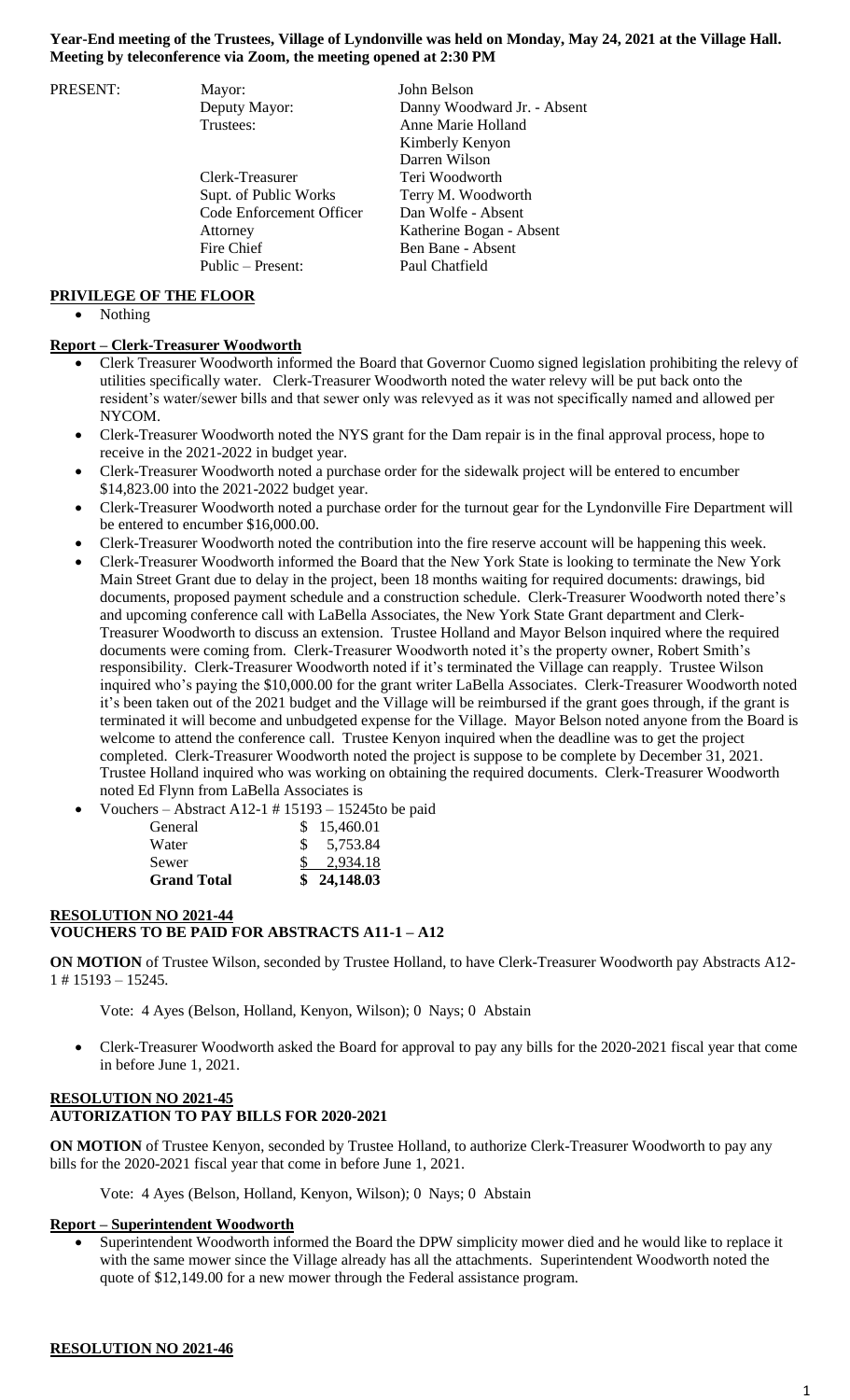**Year-End meeting of the Trustees, Village of Lyndonville was held on Monday, May 24, 2021 at the Village Hall. Meeting by teleconference via Zoom, the meeting opened at 2:30 PM**

# **PURCHASE OF A SIMIPICITY MOWER**

**ON MOTION** of Trustee Kenyon, seconded by Trustee Holland, to authorize Superintendent Woodworth to purchase a new simplicity mower not to exceed \$12,500.00.

- Vote: 4 Ayes (Belson, Holland, Kenyon, Wilson); 0 Nays; 0 Abstain
- Superintendent Woodworth noted he met with Robert Smith regarding plumbing issues, has everything worked out.
- Superintendent Woodworth noted the sidewalk work is coming along on North Main Street. Superintendent Woodworth noted more sidewalks are being done than planned as they were in rough shape.
- Superintendent Woodworth noted the ISO testing is completed. He noted there was a water main break on West Avenue shortly after the testing was done.

## **Report – Trustee Kenyon**

• Nothing

## **Report – Trustee Woodward Jr.**

Nothing - Absent

### **Report – Trustee Holland**

- Trustee Holland inquired who would be in charge of doing some sort of permanent memorial in veteran's park. Mayor Belson noted it was being worked on prior by Steve Goodrich and Superintendent Woodworth.
- Trustee Holland inquired if the courts are open to address the situation regarding the complaint received on Garland Street. Trustee Kenyon inquired if the property owners can be fined. Clerk-Treasurer Woodworth noted it all depends on what Code Enforcement is issuing the violation for, if it's a local law that has a fine it would be up to the judge.

### **Report – Trustee Wilson**

 Trustee Wilson reminded Superintendent Woodworth of the bounce spot on South Main Street. Superintendent Woodworth will look into it again.

### **Report – Mayor Belson**

Nothing

### **OLD BUSINESS:**

Use of Facilities – Rental/Cleaning fee for the Fire Hall

## **NEW BUSINESS:**

 30 North Main Street – three easements - two release and reconveyance of easements and an amendment of easement. Superintendent Woodworth explained the current easements allow the Village access to the sewer lift station. Due to the proposed change to the property the easements are being replaced with new ones allowing the Village access from another point.

#### **RESOLUTION NO 2021-47 AUTHORIZE MAYOR BELSON TO SIGN THE 30 NORTH MAIN STREET EASEMENTS**

**ON MOTION** of Trustee Holland, seconded by Trustee Wilson, to authorize Mayor Belson to execute the three new easements for 30 North Main Street.

Vote: 4 Ayes (Belson, Holland, Kenyon, Wilson); 0 Nays; 0 Abstain

 Waste Water Treatment Plant Disinfection – Paul Chatfield, Senior Project Manager from MRB Group presented the Board with an update on the required disinfection at the Waste Water Treatment Plant. Senior Project Manger Chatfield informed the Board that it would be \$6,500.00 for MRB Group to update everything to apply for the WQIP grant. Senior Project Manager Chatfield noted the grant matching has changed, last year it was 10% match for the Village now it changed to 25%. Senior Project Manager Chatfield noted it's a DEC mandate that the disinfection has to be done. Mayor Belson noted the Village can put a special line item on the sewer bills to charge the expense back to the residents. Senior Project Manager Chatfield noted the Board would need to authorize MRB Group to update the information and apply for the WQIP grant, a resolution in the future agreeing to pay the Village's share and the Village's sexual harassment policy.

### **RESOLUTION NO 2021-48 AUTHORIZATION TO PROCEED WITH THE WQIP GRANT APPLICATION WITH MRB GROUP**

**ON MOTION** of Trustee Holland, seconded by Trustee Kenyon, to authorize MRB Group to proceed with the WQIP grant application, not to exceed \$6,500.00.

Vote: 4 Ayes (Belson, Holland, Kenyon, Wilson); 0 Nays; 0 Abstain